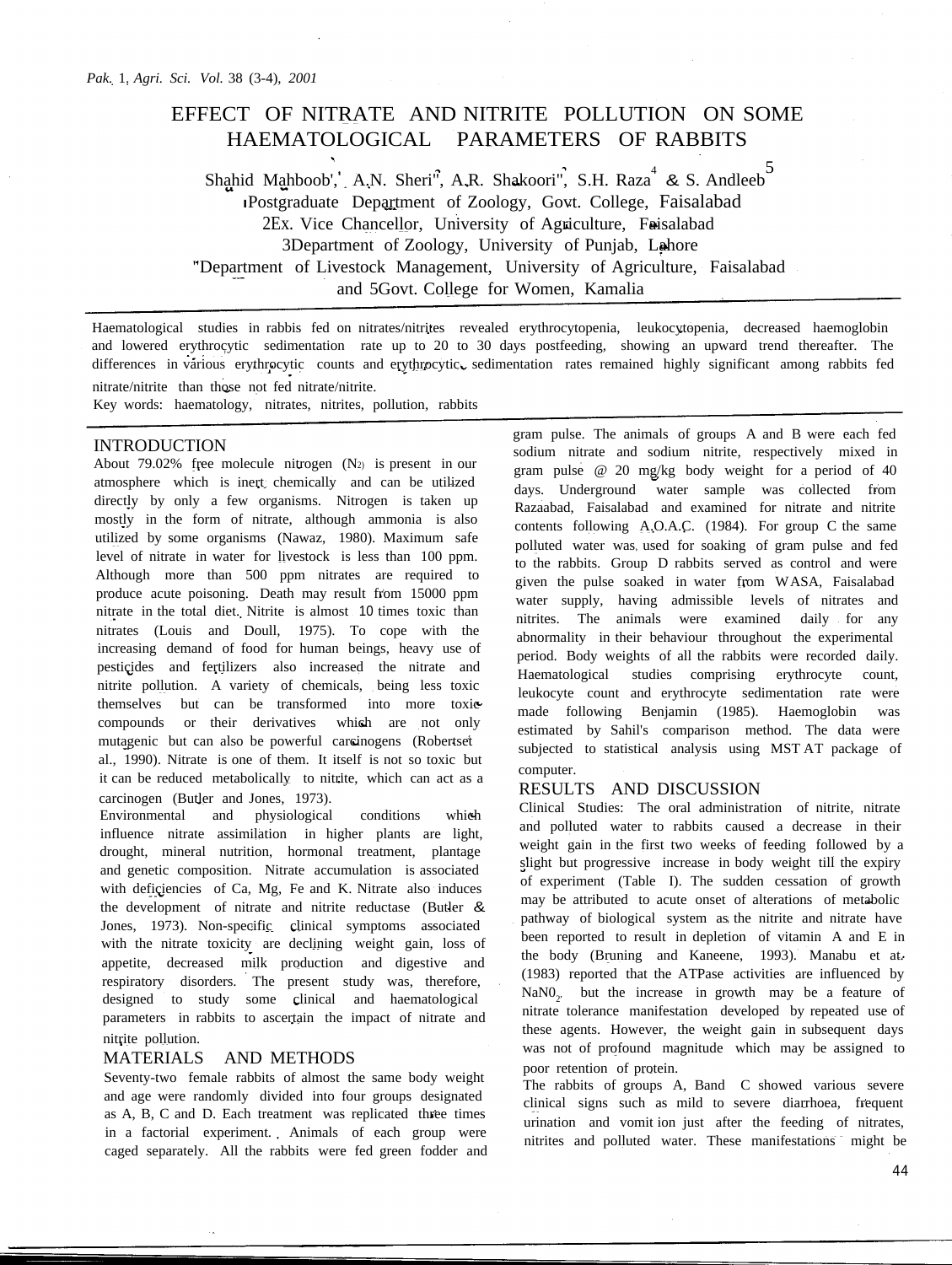# *Mahboob, Sheri, Shakoori, Raza* & *Andleeb*

due to ill effects of these chemicals on the mucous membrane of gastrointestinal tract resulting in an increased peristaltic movements. Increased frequent urination might be due to diuretic effect and irritation caused to the urinary bladder by these toxic compounds. Bruning and Kaneene (1993) reported similar gastrointestinal tract disturbances and decreased food consumption produced by nitrate and

.....

 $\bullet$ 

**,---------------------------\_** <sup>1</sup>

nitrite. Dilatation of pupils, abdominal pain and convulsions were also observed in many of the affected rabbits. Cyanosis might have been due to higher level of methaemoglobin. Nervous signs were most probably due to the absorption of these chemicals from gastrointestinal tract, inability of the hepatic tissues to detoxify and ultimately disturbance of nervous system.

**-**

Table 1. Effect of nitrites/nitrates on body weizht (I!:ram; mean + SE) of rabbits

|                                                                                                         | Days nostfeedlnz  |                   |                    |                     |                         |
|---------------------------------------------------------------------------------------------------------|-------------------|-------------------|--------------------|---------------------|-------------------------|
| Groups                                                                                                  |                   | 10                |                    | 30                  | 40                      |
|                                                                                                         | $1047.2 \pm 1.12$ | $1003.8 \pm 0.98$ | $917.1 \pm 1.20$   | $1007.9 \pm 1.12$   | $1029.1 \pm 1.23$       |
| B                                                                                                       | $1030.7 \pm 1.05$ | $I104.8 \pm 1.17$ | $1117.6 \pm 0.95$  | $1179.1 \pm 1.31$   | $I$ I $19.9 \pm I$ , 16 |
|                                                                                                         | $1033.2 \pm 1.08$ | $1200.9 \pm 1.03$ | $1102.1 \pm 1.03$  | $1247.1 \pm 1.08$   | $1234.7 \pm 1.11$       |
| D                                                                                                       | $1035.6 \pm 1.16$ | $1151,1 \pm 1.10$ | $1424.05 \pm 1.30$ | $I476.2 \pm I$ , 16 | $1513.25 \pm 1.45$      |
| Table 2. Effect of nitrites/nitrates<br>(million: mean $\pm$ SE) of rabbits<br>on erythroevtic<br>count |                   |                   |                    |                     |                         |
| Groups                                                                                                  | Days postfeedina  |                   |                    |                     |                         |
|                                                                                                         |                   | 10                | 20                 | $\cdot$ 30          | 40                      |
| $\overline{A}$                                                                                          | $5.26 \pm 0.04$   | $4.93 \pm 0.07$   | $4.95 \pm 0.06$    | $5.53 \pm 0.09$     | $5.85 \pm 0.10$         |
| <sup>B</sup>                                                                                            | $4.78 \pm 0.03$   | $4.31 \pm 0.06$   | $4.42 \pm 0.08$    | $4.35 \pm 0.05$     | $4.91 \pm 0.07$         |
| C.                                                                                                      | $4.79 \pm 0.05$   | $4.66 \pm 0.05$   | $4.60 \pm 0.05$    | $3.81 \pm 0.02$     | $4.49 \pm 0.06$         |
|                                                                                                         | $5.00 \pm 0.06$   | $5.01 \pm 0.04$   | $5.13 \pm 0.04$    | $5.14 \pm 0.07$     | $5.28 \pm 0.08$         |



Days postfeeding Fig.l. Effect of nitrate/nitrite on Hb (%) in various groups of rabbits